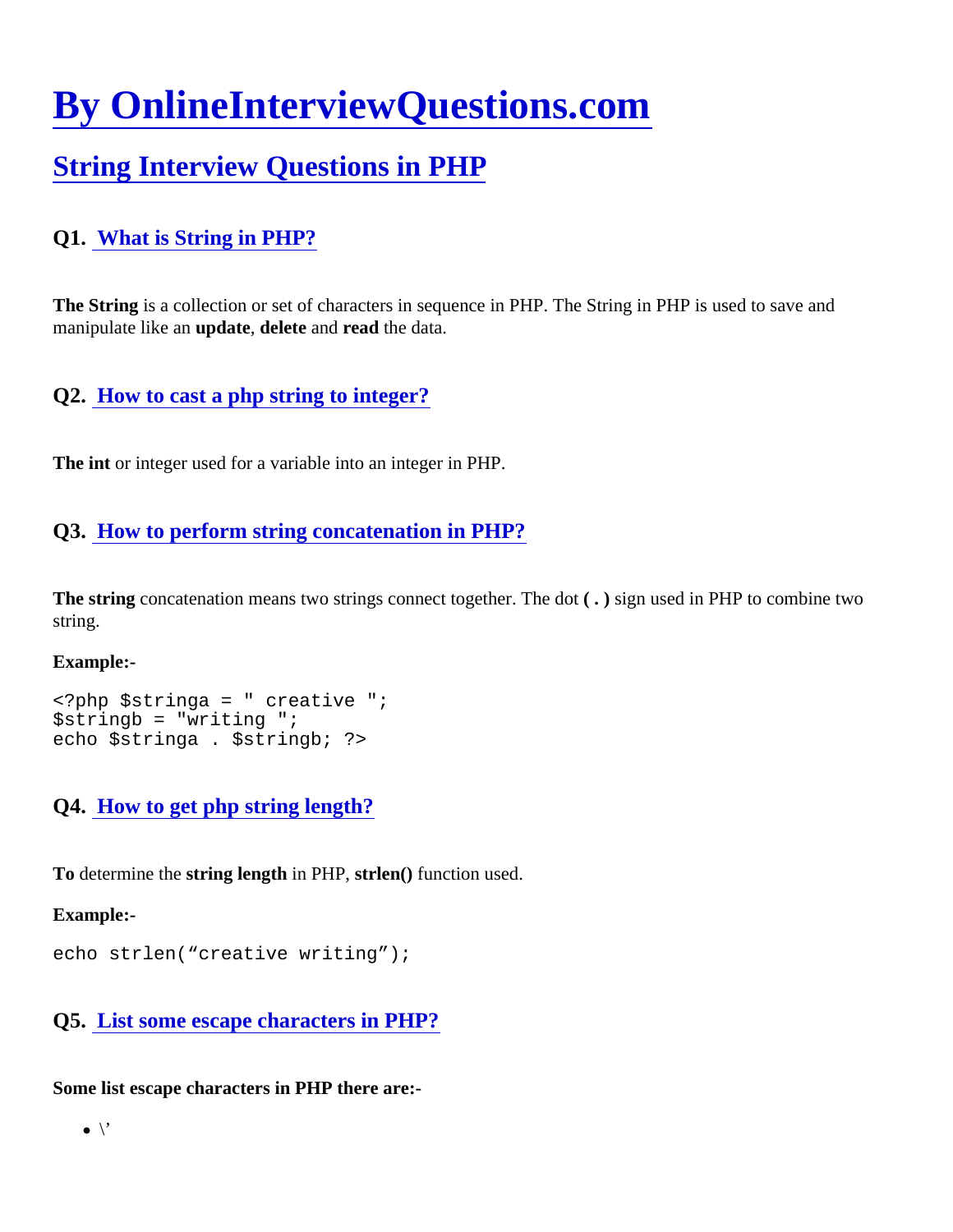- $\bullet$  \"
- $\bullet$  \\
- $\bullet$  \n
- $\bullet$  \t
- $\bullet$  \r

Q6. [How to convert special characters to unicode in php](https://www.onlineinterviewquestions.com/how-to-convert-special-characters-to-unicode-in-php/)?

There is function son\_encode() which is converted special characters to Unicode in PHP.

Example:-

\$stringa = " I am good at smiling"; print\_r(json\_encode(\$stringa));

# Q7. [How to add double quotes in string in php?](https://www.onlineinterviewquestions.com/how-to-add-double-quotes-in-string-in-php/)

The double quotes in string using"() sign and write content under this sign. The double quotes convert variable as value.

An example is below-

 $$str8 = " need to read data where has to go";$ echo \$str 8 output: double quotes in the string echo " PHP work \$str8 output: PHP work need to read data where has to go

# Q8. [Explain how php string interpolation is done?](https://www.onlineinterviewquestions.com/explain-how-php-string-interpolation-is-done/)

The interpolation is adding variables in among a string data. PHP parses the interpolate variables and replace this variable with own value while processing the string.

#### Q9. [How to convert string to an array in PHP?](https://www.onlineinterviewquestions.com/how-to-convert-string-to-an-array-in-php/)

The str\_split function used to partition of the tring into equal length. Then the string part becomes an array element. The array element contains the remaining end string.

\$str1 = 'abcdefghijklmnopqrstuvwxyzpq';  $\text{Ssplit}(5 \text{str.} 5);$ print\_r(\$split1);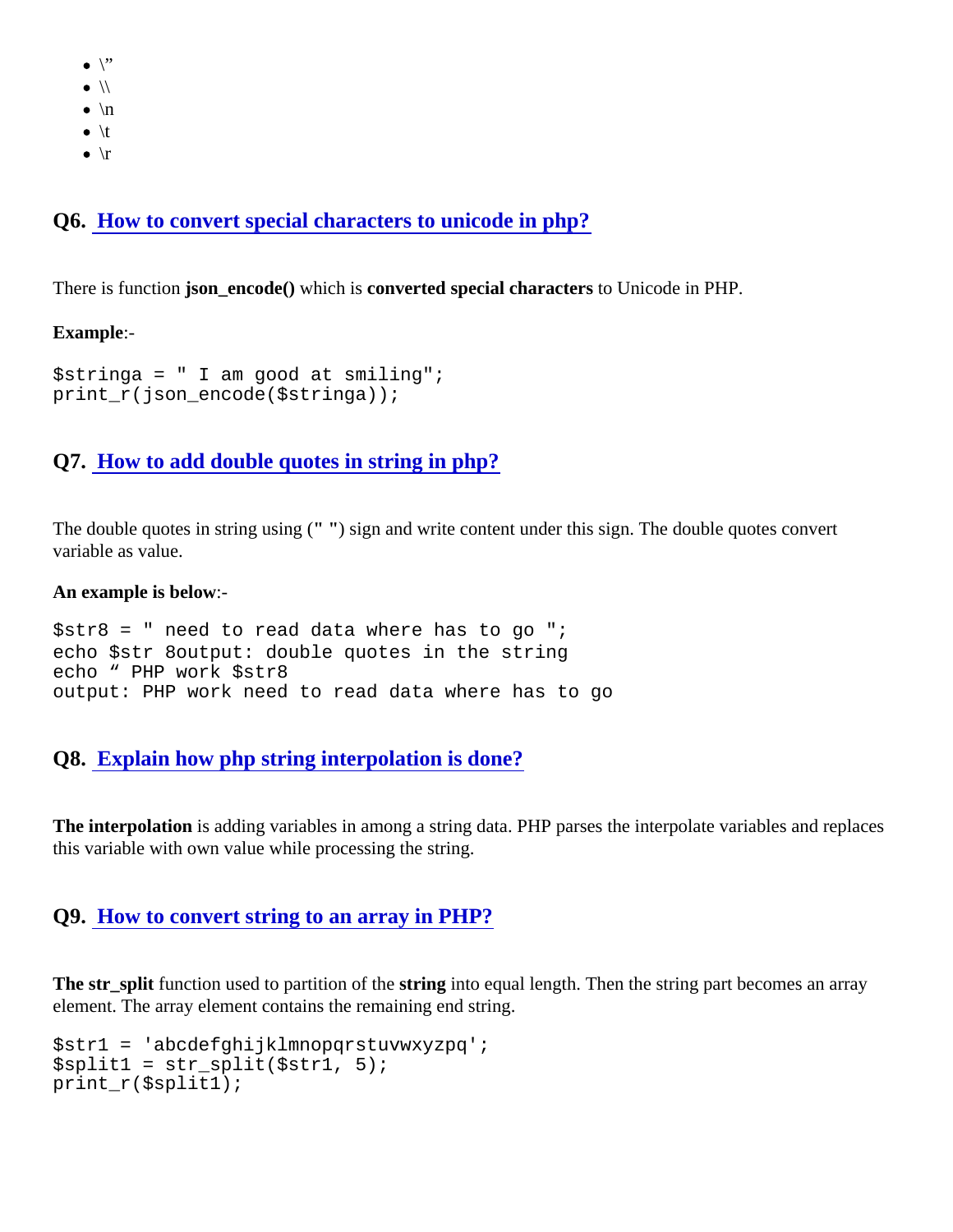OUTPUT of the following code

- $[0] = abcde$
- $\bullet$  [1] = fghij
- $[2] =$  klmno
- $\bullet$  [3] = pqrst
- $\bullet$  [4] = uvwxy
- $[5] = zpq$

# Q10. [What is Heredoc in PHP?](https://www.onlineinterviewquestions.com/what-is-heredoc-in-php/)

The Heredocin PHP syntax is a write multi-line string inside PHP without using ithe e quote and double quotes delimiters. It works using <<< symbol and a token is a mark the end of the string.

# Q11. [List some PHP library string functions?](https://www.onlineinterviewquestions.com/list-some-php-library-string-functions/)

The String function used For manipulation the string in PHP.

- Strlen()
- Strcpy()
- Strcat()
- Strcmp()
- Strwr()
- Strupr()

# Q12. [What is use of strtoupper in PHP?](https://www.onlineinterviewquestions.com/what-is-use-of-strtoupper-in-php/)

The strtoupper() function in PHP allows converting the lowercase alphabet into the uppercase alphabet in the string.

# Q13. [How to find capital letter in string php?](https://www.onlineinterviewquestions.com/how-to-find-capital-letter-in-string-php/)

To find out the capital letter, the ctype\_upper() function is used in PHP. In the string, check the character is in uppercase or not. If a character is uppercase then return True otherwise False.

Q14. [Write the syntax of php mb\\_strtolower function?](https://www.onlineinterviewquestions.com/write-the-syntax-of-php-mb-strtolower-function/)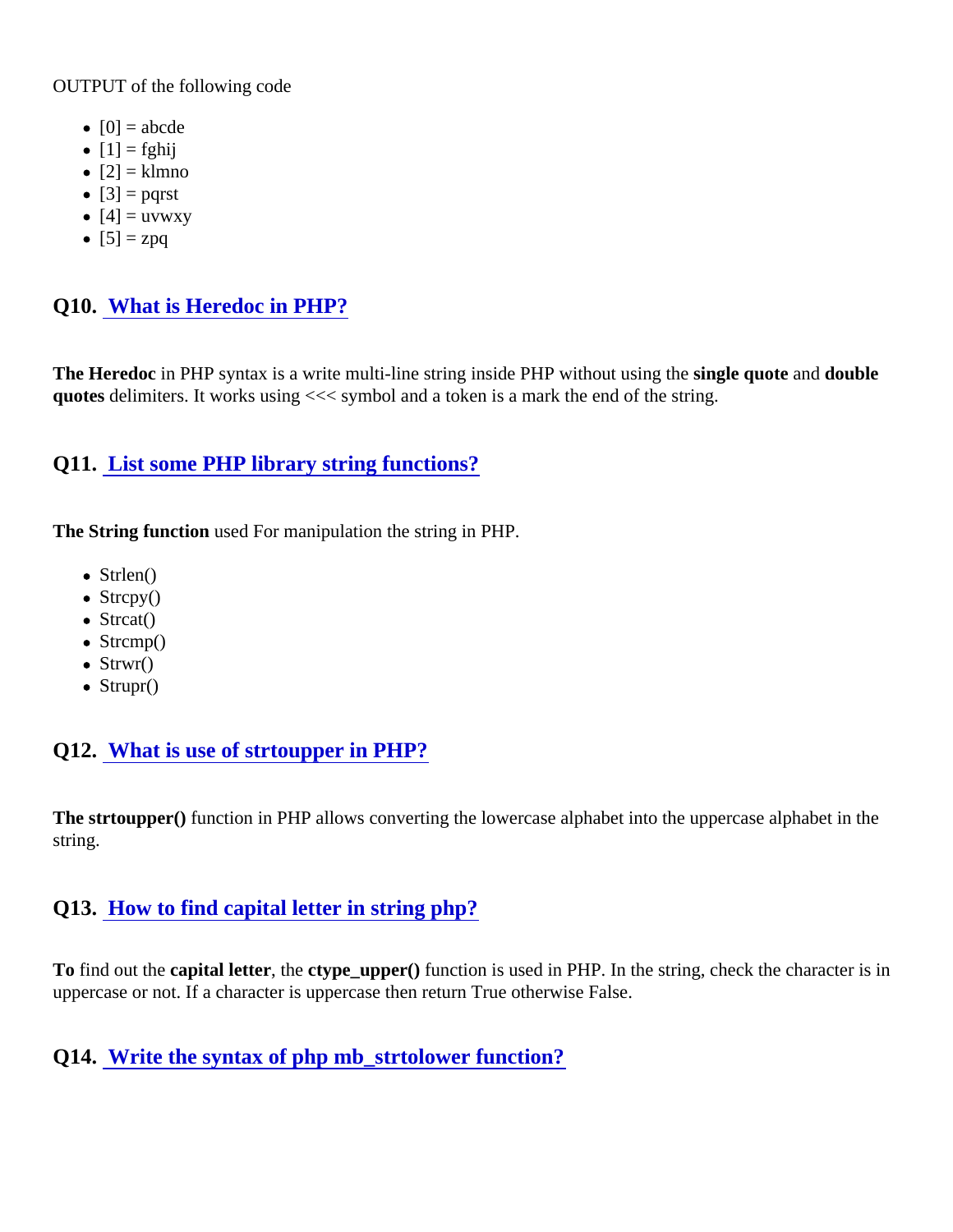PHP mb strtolower function is used to converts uppercase character into lowercase in the string.

 $$str1 = "I am good":$  $$str1 = mb \space str10/5str1$ ; echo  $$str1;$ 

mb strtolower function does not affect the Unicode characters also.

\$str = "??????? ?? ????? ?????? ??, ??????????? ?????"; \$str = mb\_strtolower(\$str, 'UTF-8'); echo \$str;

Q15. [How to convert array to string in php?](https://www.onlineinterviewquestions.com/how-to-convert-array-to-string-in-php/)

The array converts into a string in PHP using molode() function. The example shows the below.

```
$list_arr = array( 'food', 'bread', 'bazar' );
echo implode( ", ", $list_arr );
```
Q16. [What is difference between stripos and strpos](https://www.onlineinterviewquestions.com/what-is-difference-between-stripos-and-strpos/)?

The stripos and strops are finding the position of the first occurrence of a string in another string.

The strops() function case sensitive otripos() function is not case sensitive.

Q17. [How to reverse a string in PHP?](https://www.onlineinterviewquestions.com/how-to-reverse-a-string-in-php/)

You can use PHP inbuilt functional reverse a string.

Example

<?php \$string="priyag"; echo \$rev\_string= strrev(\$string); // Output gayirp ?>

#### Q18. [What is use of TRIM function in PHP?](https://www.onlineinterviewquestions.com/what-is-use-of-trim-function-in-php/)

The trim() function in the PHP used to remove space and predefined function. This function removes white space and other arguments like a new line, brake line from left to right in the string.